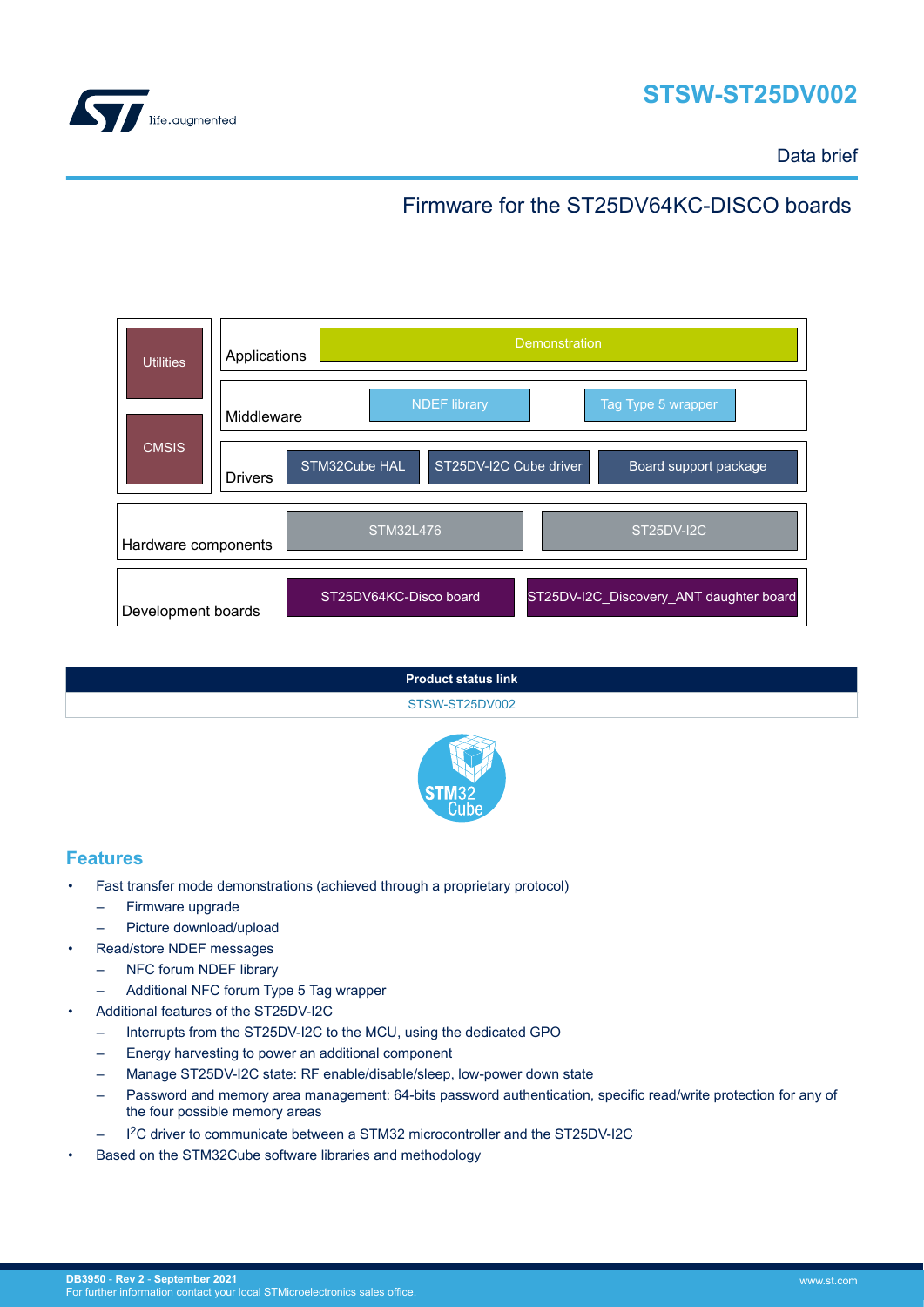

### **Description**

The [STSW-ST25DV002](https://www.st.com/en/product/stsw-st25dv002?ecmp=tt9470_gl_link_feb2019&rt=db&id=DB3950) package contains all source files to compile firmware for the ST25DV64KC-DISCO boards.

It is built on top of STM32Cube software libraries and methodology and it provides many examples of the capabilities of the ST25DV-I2C Dynamic Tag.

Some features of the demonstration require a reader (such as the CR95HF and its associated PC software) or a smartphone with the ST25 NFC Tag application software package installed.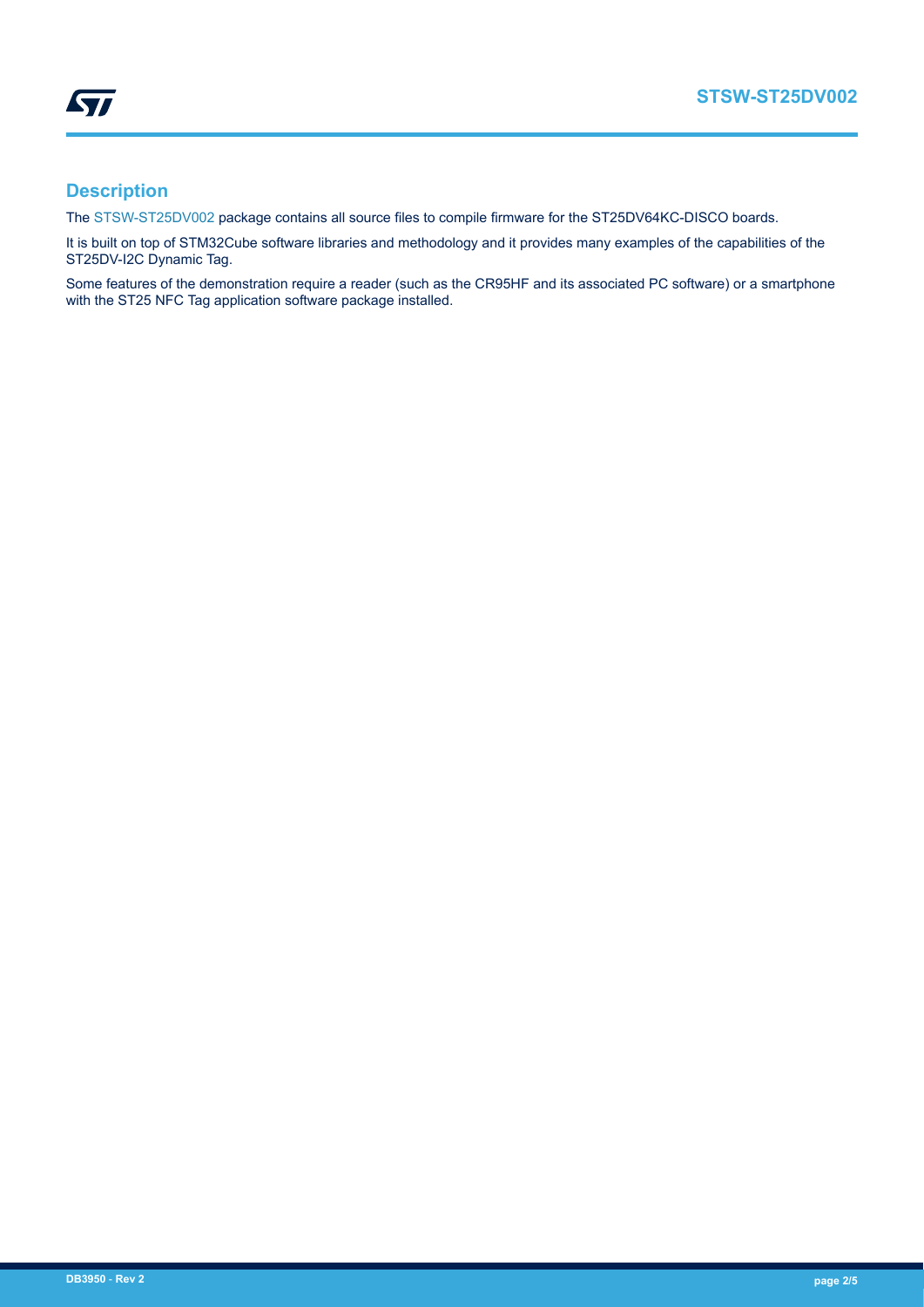

### **1 General information**

The firmware includes drivers for ST25DV-I2C device (ISO15693 / NFC Forum Type 5 Dynamic Tag), running on a STM32L476 microcontroller, which embeds a 32-bit Arm® Cortex®-M4 CPU.

*Note: Arm is a registered trademark of Arm Limited (or its subsidiaries) in the US and/or elsewhere.*

arm

#### **1.1 Ordering information**

The [STSW-ST25DV002](https://www.st.com/en/product/stsw-st25dv002?ecmp=tt9470_gl_link_feb2019&rt=db&id=DB3950) is available for free download from the [www.st.com](https://www.st.com) website.

#### **1.2 What is STM32Cube?**

[STM32Cube](https://www.st.com/stm32cube) is an STMicroelectronics original initiative to significantly improve designer's productivity by reducing development effort, time, and cost. STM32Cube covers the whole STM32 portfolio. STM32Cube includes:

- A set of user-friendly software development tools to cover project development from conception to realization, among which are:
	- [STM32CubeMX,](https://www.st.com/en/product/stm32cubemx?ecmp=tt9470_gl_link_feb2019&rt=db&id=DB3950) a graphical software configuration tool that allows the automatic generation of C initialization code using graphical wizards
	- [STM32CubeIDE](https://www.st.com/en/product/stm32cubeide?ecmp=tt9470_gl_link_feb2019&rt=db&id=DB3950), an all-in-one development tool with peripheral configuration, code generation, code compilation, and debug features
	- STM32CubeProgrammer ([STM32CubeProg](https://www.st.com/en/product/stm32cubeprog?ecmp=tt9470_gl_link_feb2019&rt=db&id=DB3950)), a programming tool available in graphical and commandline versions
	- STM32CubeMonitor-Power [\(STM32CubeMonPwr\)](https://www.st.com/en/product/stm32cubemonpwr?ecmp=tt9470_gl_link_feb2019&rt=db&id=DB3950), a monitoring tool to measure and help in the optimization of the power consumption of the MCU
- [STM32Cube MCU and MPU Packages](https://www.st.com/en/embedded-software/stm32cube-mcu-mpu-packages.html), comprehensive embedded-software platforms specific to each microcontroller and microprocessor series (such as STM32CubeG4 for the STM32G4 Series), which include:
	- STM32Cube hardware abstraction layer (HAL), ensuring maximized portability across the STM32 portfolio
	- STM32Cube low-layer APIs, ensuring the best performance and footprints with a high degree of user control over the hardware
	- A consistent set of middleware components such as FAT file system, RTOS, USB Device, and USB Power Delivery
	- All embedded software utilities with full sets of peripheral and applicative examples
- [STM32Cube Expansion Packages,](https://www.st.com/en/embedded-software/stm32cube-expansion-packages.html) which contain embedded software components that complement the functionalities of the STM32Cube MCU and MPU Packages with:
	- Middleware extensions and applicative layers
	- Examples running on some specific STMicroelectronics development boards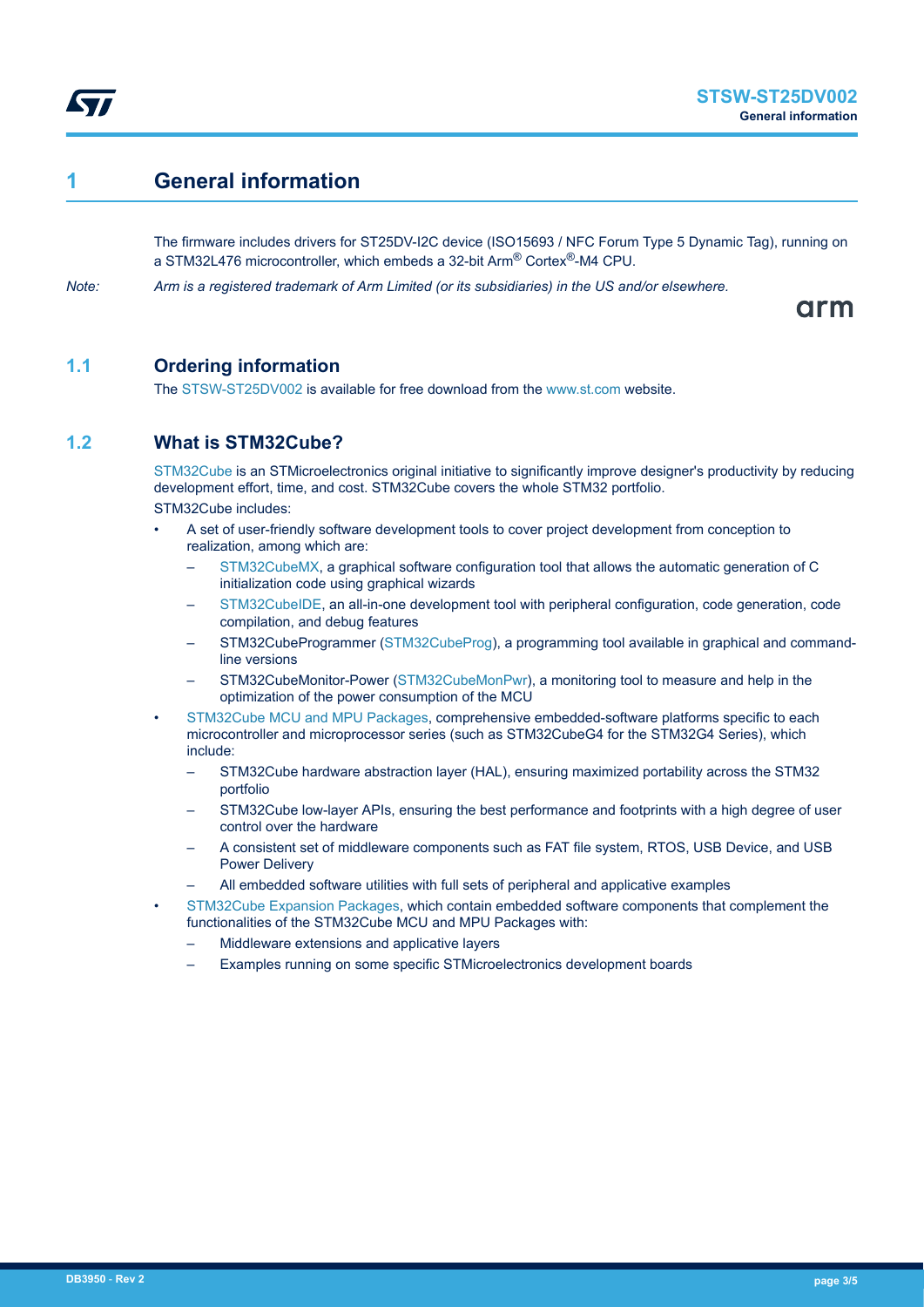# **Revision history**

| <b>Date</b> | Version | <b>Changes</b>                                   |
|-------------|---------|--------------------------------------------------|
| 13-Sep-2019 |         | Initial release.                                 |
| 02-Sep-2021 |         | Updated document title and figure in cover page. |

#### **Table 1. Document revision history**